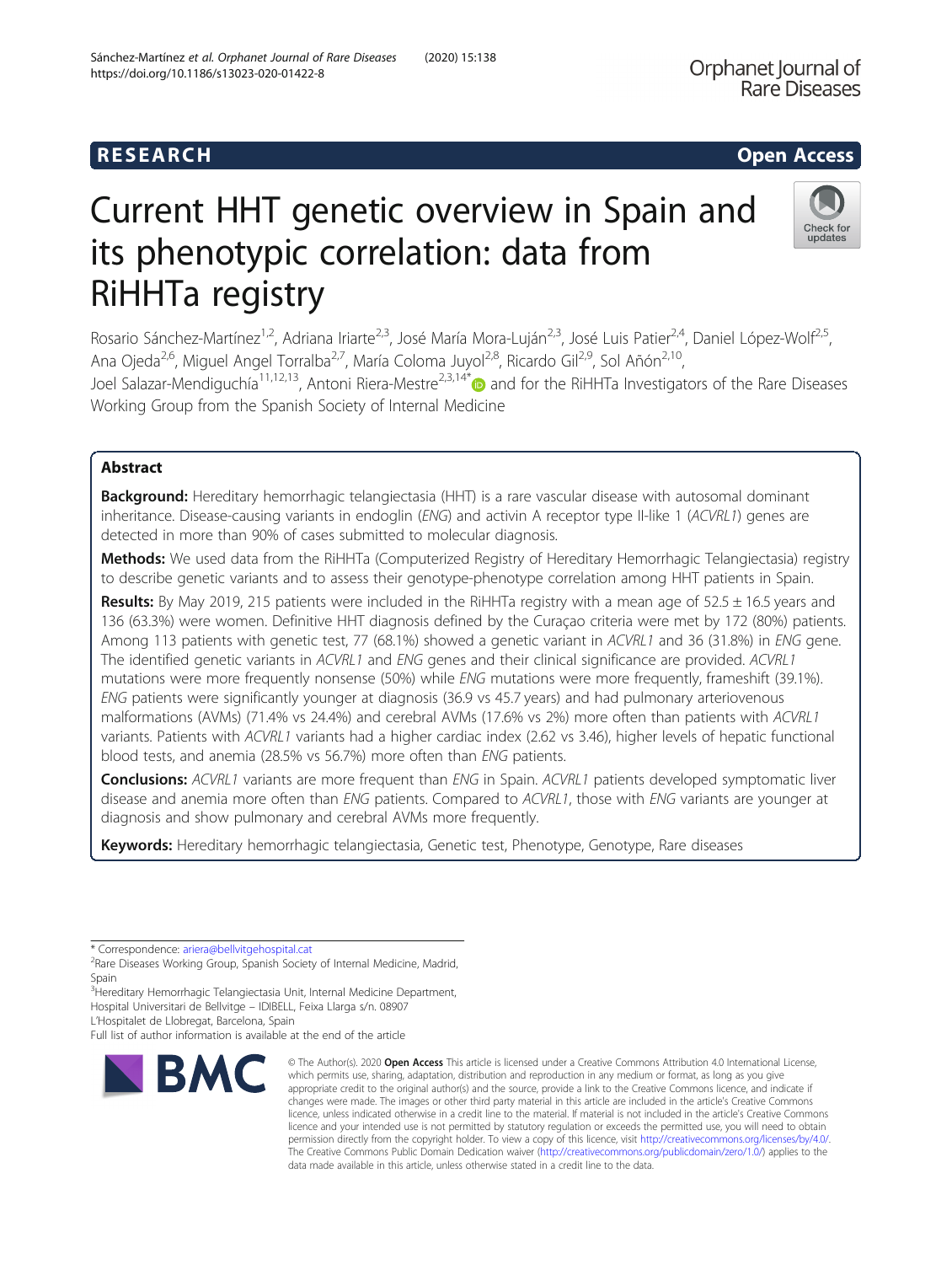Hereditary hemorrhagic telangiectasia (HHT) or Rendu-Osler-Weber syndrome (ORPHA774; HHT 1: OMIM# 187300; HHT 2: OMIM# 600376) is a rare autosomaldominant multisystemic vascular disease characterized by telangiectasia and larger vascular malformations (VMs), with a prevalence of [1](#page-6-0) in 6000  $[1-4]$  $[1-4]$ . Although more than 800 pathogenic variants in more than 5 genes have been reported, disease-causing variants in endoglin (ENG; chromosome 9q) and activin A receptor type IIlike 1 (ACVRL1; chromosome 12q) genes are detected in more than 90% of cases submitted to molecular diagnosis and cause HHT1 and HHT2, respectively [\[5](#page-6-0)–[7](#page-6-0)]. Mutations in SMAD4 (encoding the transcription factor Smad4) have been described in less than 2% of the HHT population and cause juvenile polyposis/HHT overlap syndrome  $[8]$  $[8]$ . Endoglin (encoded by  $ENG$ ) is an auxiliary co-receptor at the endothelial cell surface that promotes BMP9 signaling through the activin receptor-like kinase 1 (ALK1; encoded by ACVRL1). Both proteins contribute to the signaling hub formed by BMP9-Endoglin-ALK1- Smad with a high impact in angiogenesis  $[9-11]$  $[9-11]$  $[9-11]$  $[9-11]$  $[9-11]$ .

HHT can be diagnosed either through molecular genetic testing or using the Curaçao clinical criteria (recurrent epistaxis, cutaneous/mucosal telangiectasia, visceral involvement and a first-degree relativewith HHT) [\[4,](#page-6-0) [5,](#page-6-0) [7,](#page-6-0) [12\]](#page-6-0). However, since HHT is an age-dependent disease, genetic study is a very useful tool for diagnosis in young patients [\[4,](#page-6-0) [5](#page-6-0), [7\]](#page-6-0). Telangiectasia is the characteristic lesion in HHT and shows dilated postcapillary venules directly connected with dilated arterioles losing the capillary bed [\[7](#page-6-0), [13\]](#page-6-0). Telangiectasia in nasal mucosae causes spontaneous and recurrent epistaxis that are the most common and usually the earliest clinical manifestation of HHT [\[7](#page-6-0), [12](#page-6-0), [14\]](#page-7-0). Although endoglin and ALK1 are components of the same BMP9 receptor complex, they are structurally and functionally different proteins. Thus, pathogenic variants in their genes are related to different clinical phenotypes [\[5,](#page-6-0) [9](#page-6-0)]. Pulmonary arteriovenous malformations (AVMs) and brain VMs are more common in patients with HHT1, while vascular hepatic malformations are more frequent in HHT2 [\[4,](#page-6-0) [7](#page-6-0), [15\]](#page-7-0).

Of note, there is high inter-familial as well as intrafamilial vascular involvement and clinical manifestations variability [[7,](#page-6-0) [16](#page-7-0)]. Therefore, genetic study is essential for diagnostic confirmation and also for relatives' genetic screening [[5,](#page-6-0) [7](#page-6-0), [17\]](#page-7-0). This low prevalence and clinical variability makes HHT understanding challenging, especially in uncommon situations [\[18](#page-7-0)]. Development of registries that include clinical and genetic data may help to overcome these difficulties, and represent a priority in the management of rare diseases [\[19](#page-7-0), [20\]](#page-7-0). The use of quality registries reflects patients' management in standard clinical practice, helps reaching a consensus on diagnostictherapeutic measures and also generates hypotheses for developing clinical trials [\[19](#page-7-0)–[21](#page-7-0)]. The aim of the present study is to describe the genetic variants and their clinical correlation in HHT patients from the RiHHTa (Computerized Registry of Hereditary Hemorrhagic Telangiectasia) registry, comprehending a cohort of individuals followedup at specialized HHT centers in Spain [[14\]](#page-7-0).

## Material and methods

## Study design

RiHHTa is a multicenter, prospective and observational registry, developed within the Rare Diseases Working Group of the Spanish Society of Internal Medicine. RiHHTa registry is currently formed by 42 researchers from 29 Spanish hospitals. RiHHTa has an online design (accessible from [https://rihhta.healthincode.com\)](https://rihhta.healthincode.com) available in Spanish or English with individual encoded access for each researcher. The rationale and methodology of RiHHTa have been published elsewhere [\[14](#page-7-0)]. Patients' personal data included in the registry are in agree with Spanish personal data law (Ley 15/1999 de Protección de Datos de Carácter Personal). To safeguard the identity of the included patients, the RiHHTa registry generate an encrypted identifier for each patient. All patients (or their relatives) provided written consent for participation in the registry. The design of the RiHHTa registry was approved by the Ethics Committee of the Hospital Universitari de Bellvitge (Barcelona, Spain; ethic approval number PR241/16). The creation of RiHHTa counted on the nonremunerated collaboration of the genetic studies company Health in Code (A Coruña, Spain), which has broad experience in cardiomyopathy registries [[22](#page-7-0)].

The main objective of the present study was to describe the type of genetic variants identified in HHT patients included in RiHHTa registry and to analyse the genotypephenotype correlation according to these mutations in ENG or ACVRL1 genes.

#### Patient and variables

Patients included in the RiHHTa registry with a "definite" clinical diagnosis according to the Curaçao Criteria  $(\geq 3$  criteria) or with a genetic diagnosis were considered for this study [[12\]](#page-6-0). The inclusion period was from June 2016 to June 2019. Demographic data, clinical characteristics and complementary tests were collected according to mutations in ENG or ACVRL1 genes. The severity of nosebleeds was measured according to the epistaxis severity score (ESS). ESS is an on-line tool that estimates the severity of epistaxis according to clinical data occurring during the last 3 months. Epistaxis is considered moderate or severe if ESS results  $>4$  or  $>7$  points, respectively [\[23](#page-7-0)].

For the screening of pulmonary visceral involvement, a contrast transthoracic echocardiography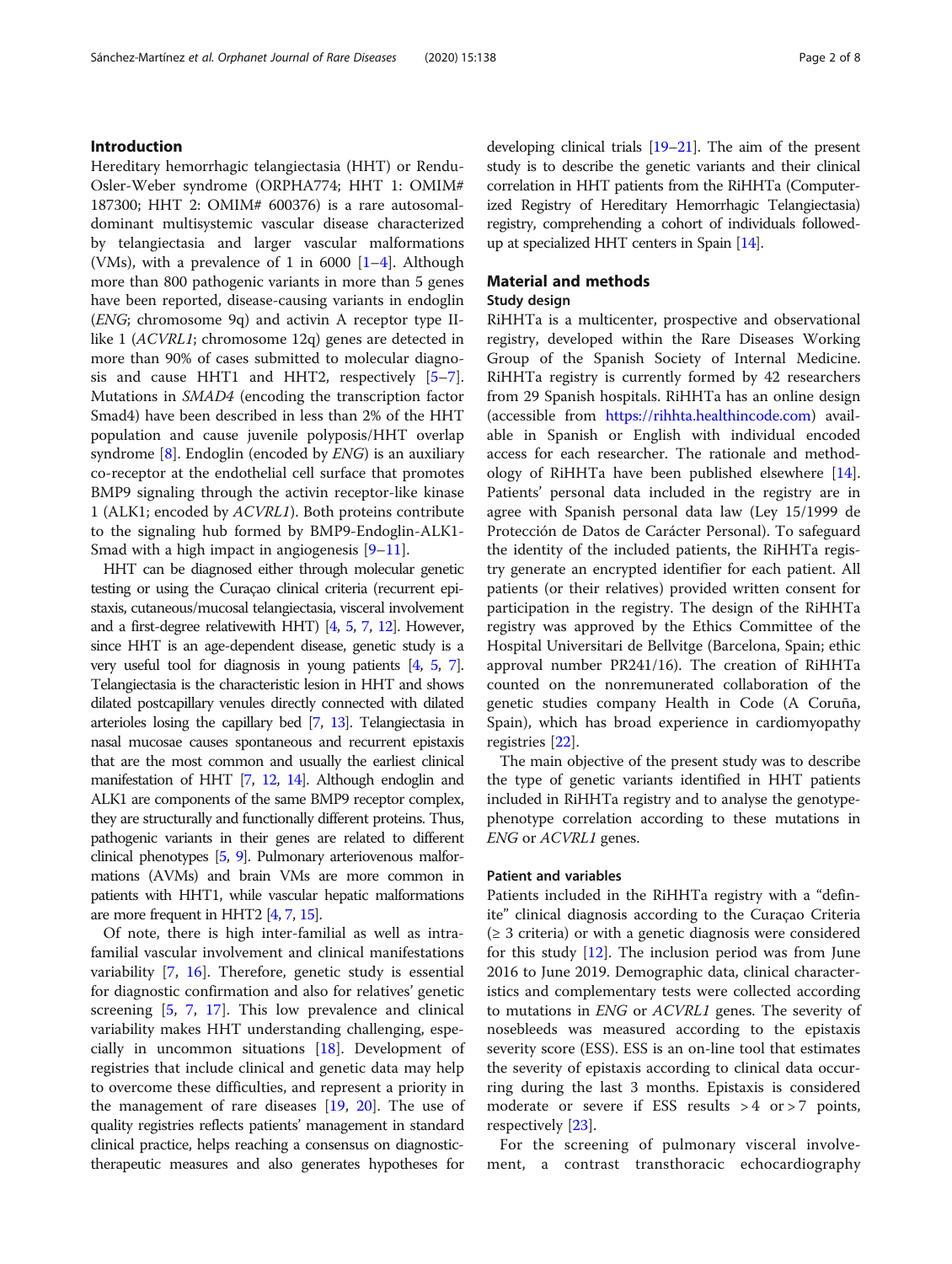(TTE) was performed to establish the degree of right-left shunt (R-L) and the need to undergo a thoracic computed tomography (CT) angiography to objectively confirm the presence of pulmonary arteriovenous malformations (AVM) [\[7](#page-6-0), [24\]](#page-7-0). In addition, an abdominal CT angiography, magnetic resonance imaging (MRI) or doppler ultrasound were performed to study hepatic and/or abdominal VMs. Hepatic involvement was defined according to the three classical patterns of abnormal vascular communications: arteriovenous shunt (from hepatic artery to hepatic vein), portovenous shunt (from portal vein to hepatic vein) and arterioportal shunt (from hepatic artery to portal vein) [\[25](#page-7-0)]. Neurological involvement studies were carried out when neurological symptoms or family history, by a cerebral CT and/or MRI. An endoscopic digestive study was performed when there was disproportionate anaemia to the degree of epistaxis or objectively confirmed overt gastrointestinal (GI) bleeding [\[7](#page-6-0)].

#### Molecular analysis

All included patients underwent genetic testing. The sequencing technique depended on each treating centers' preference. Because RiHHTa includes patients from all around Spain, different genetic techniques have been used in the included patients. These techniques include Next generation sequencing (NGS) technologies, Sanger sequencing and other techniques such Multiplex ligationdependent probe amplification (MLPA). In patients in which NGS was used, coding exons and intronic boundaries of 9 genes related to HHT disease or HHT-like phenotypes (ACVRL1, BMP10, BMPR1A, BMPR2, ENG, GDF2, RASA1, SMAD1, SMAD4) were captured using a custom probe library (SureSelect Target Enrichment Kit for Illumina paired-end multiplexed sequencing method; Agilent Technologies, Santa Clara, California, USA), and sequenced on the HiSeq 1500 platform following Illumina protocols. To determine the pathogenicity of the included variants in the RiHHTa registry, all mutations were checked again by Health in Code SL (A Coruña, Spain) and labeled according to the American College of Medical Genetics and Genomics (ACMG) guidelines [[26](#page-7-0)]. Whenever a genetic variant was identified through NGS, Sanger sequencing was the preferred used method for familial evaluation, unless technically not feasible.

### Statistical analysis

A descriptive statistical analysis was performed for all categorical and continuous variables and expressed as proportions or means with standard deviations (SD), respectively. The descriptive analysis was performed for the entire sample. We used chi-square or Fisher's exact test to compare categorical data between groups; Fisher's exact test has been used when expected frequencies were less than 5. Continuous variables were compared using Student t-test. We used two-tailed unpaired t-tests to compare normally distributed continuous data between two groups, and we used the Mann-Whitney U test for non-normally distributed continuous data comparisons. Normality was assessed using Shapiro-Wilk test. P values of < 0.05 were considered statistically significant. Analyses were performed using SPSS, version 18 for the PC (SPSS, Inc. Chicago, IL, USA).

## Results

## Baseline characteristics

During the study period, 215 patients from 29 Spanish hospitals were included in the RiHHTa registry, 136 (63.3%) were women. Mean age at time of inclusion of  $52.5 \pm 16.5$  years old. Most (88.4%) patients were Caucasian. The mean age at diagnosis of HHT was  $42.2 \pm 17.5$ years old. Epistaxis was the most frequent symptom at disease onset which allowed the diagnosis of suspicion in 197 (91.6%) patients, while in another 7 (3.2%) patients the diagnosis arose after a central nervous system event (including brain abscess in 4 (1.9%) patients, and stroke, in 3 (1.4%). Family history were present in 178 (82.8%) patients and in 167 (77.7%), mucocutaneous telangiectasia were observed at diagnosis or during the follow-up. Definite HHT diagnosis defined by the Curaçao criteria were met by 172 (80%) patients, while the remaining were diagnosed through a positive genetic test, after a thorough familial evaluation. .

Epistaxis was also the most frequent symptom at diagnosis of HHT with a mean ESS of  $3.65 \pm 2.5$ . Anemia was present in 92 (42.8%) patients, 12 (5%) patients had a history of previous venous thromboembolic disease and 8 (3.7%) patients had atrial fibrillation. Medical attention because of epistaxis at Emergency Department during follow-up was required by 69 (32.1%) patients and red blood cell transfusion by 38 (17.7%) patients.

Pulmonary AVMs were detected in 48 (22.3%) patients and liver VMs identified by imaging test (CT angiography, MRI or doppler ultrasound) were observed in 58 (27%) patients. Pancreatic involvement was detected in seven (3.3%) subjects and other abdominal VMs in 16 (7.4%) patients, including splenic, renal and gastroomental arterial aneurysms. Brain malformations were reported in five patients (2.3%) and GI telangiectasia were observed in 26 (12.1%) patients (Table [1\)](#page-3-0).

## Types of pathogenic variants

A genetic test was performed in 113 HHT patients from the RiHHTa registry (Table [2\)](#page-3-0). For the mutation analysis, Sanger sequencing was performed in 65 (57.5%) cases, NGS in 38 (33.6%) and other techniques, such as MLPA, in 10 (8.8%) cases. A genetic variant was identified in ACVRL1 gene in 77 (68.1%) patients, whereas 36 (31.8%) patients harboured a genetic variant in ENG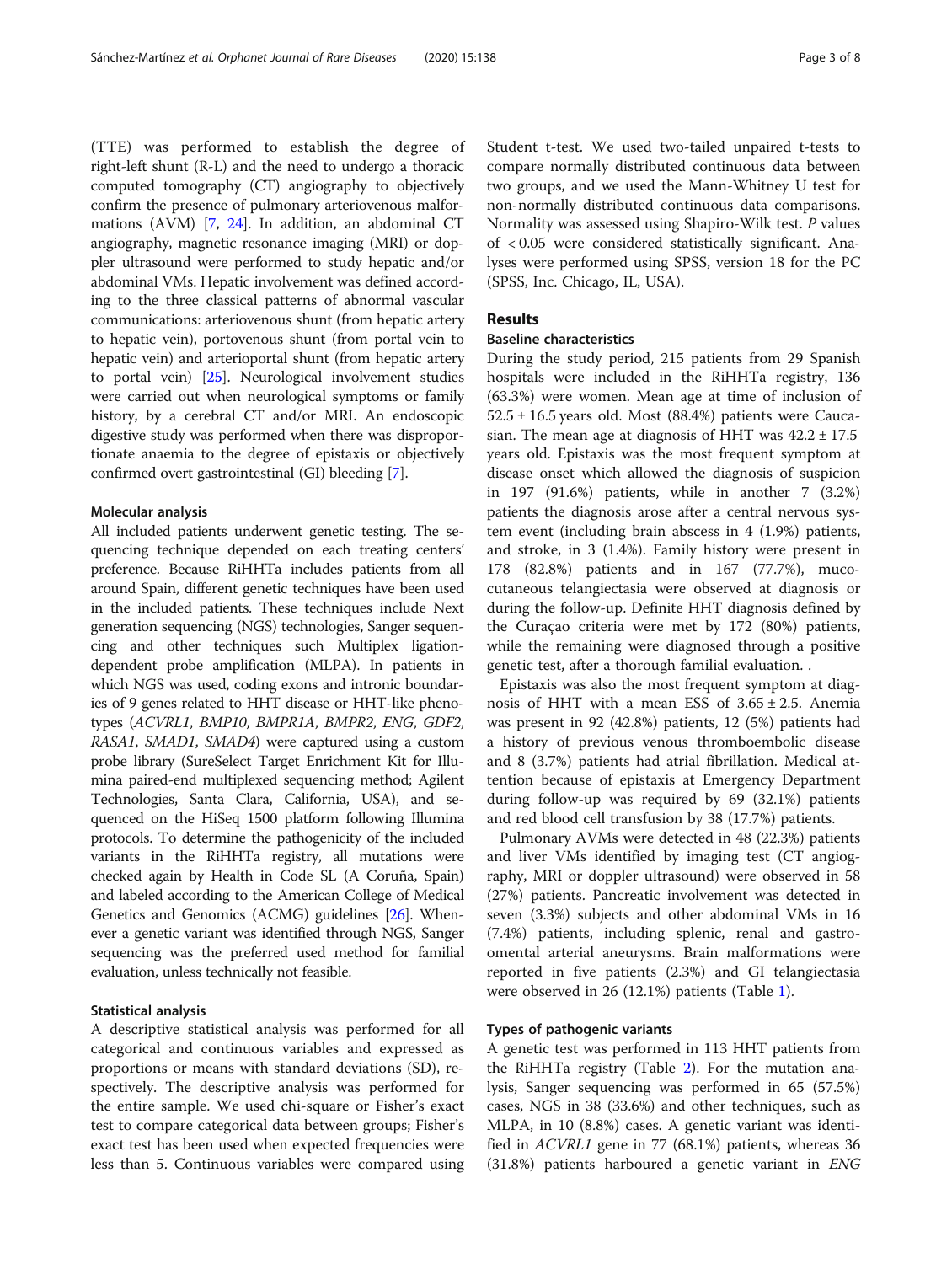#### <span id="page-3-0"></span>Table 1 Baseline characteristics

|                                             | n (%) or mean (SD) |
|---------------------------------------------|--------------------|
| Patients, n                                 | 215                |
| Sex, n (%)                                  |                    |
| Male                                        | 79 (36.7)          |
| Female                                      | 136 (63.3)         |
| Age at HHT diagnosis (years), mean $\pm$ SD | $42.2 \pm 17.5$    |
| Ethnicity                                   |                    |
| Caucasian                                   | 190 (88.4)         |
| Hispanic                                    | 2(0.9)             |
| Others                                      | 9(4.2)             |
| No clinical data                            | 14(6.5)            |
| Underlying conditions, n (%)                |                    |
| Current smoker                              | 26 (12.1)          |
| Hypertension                                | 43 (20)            |
| Diabetes Mellitus                           | 11(5.1)            |
| Dyslipidemia                                | 33 (15.3)          |
| Venous Thromboembolism                      | 12(5.5)            |
| Atrial fibrillation                         | 8(3.7)             |
| HHT criteria, n (%)                         |                    |
| 4 HHT criteria                              | 99 (46)            |
| 3 HHT criteria                              | 73 (34)            |
| 2 or less HHT criteria                      | 32 (14.9)          |
| No clinical data                            | 11(5.1)            |
| Family history                              |                    |
| Positive                                    | 178 (82.8)         |
| Negative                                    | 11(5.1)            |
| No clinical data                            | 26 (12.1)          |
| Symptoms at onset, n (%)                    |                    |
| Nosebleeds                                  | 197 (91.6)         |
| Central Nervous system event                | 7(3.2)             |
| Cerebral abscess                            | 4(1.9)             |
| Stroke                                      | 3(1.4)             |
| Cutaneous telangiectases                    | 1(0.5)             |
| Dyspnea                                     | 1(0.5)             |
| Anemia                                      | 1(0.5)             |
| No clinical data                            | 8 (3.7)            |
| Muco-cutaneous telangiectasia, n (%)        | 167 (77.7)         |
| <b>Baseline ESS</b>                         | 3.65(2.5)          |
| Gene mutation, n (%)                        |                    |
| ENG                                         | 36 (16.7)          |
| ACVRL1                                      | 77 (35.8)          |
| No clinical data                            | 102 (47.2)         |
| Visceral involvement, n (%)                 |                    |
| Pulmonary AVM                               | 48 (22.3)          |
| Cerebral AVM                                | 5(2.3)             |
| Hepatic involvement                         | 58 (27)            |
| Gastrointestinal involvement <sup>a</sup>   | 26 (12.1)          |

HHT Hereditary hemorrhagic telangiectasia, SD Standard deviation, ESS Epistaxis Severity Score, AVM Arteriovenous malformation

<sup>a</sup>Gastrointestinal involvement detected by fibrogastroscopy and / or colonoscopy

| <b>GENE</b> mutation     | ENG, n (%) | ACVRL1, n (%) |
|--------------------------|------------|---------------|
|                          |            |               |
| Patients, n              | 36         | 77            |
| Sequencing method, n (%) |            |               |
| Sanger                   | 20 (55.5)  | 45 (58.4)     |
| <b>NGS</b>               | 12 (33.3)  | 26 (33.8)     |
| Others                   | 4(11.1)    | 6(7.8)        |
| Variant type, n (%)      |            |               |
| Nonsense                 | 10 (27.7)  | 39 (50.6)     |
| Frameshift               | 13 (36.1)  | 20 (25.9)     |
| Splice-site              | 4(11.1)    | 3(3.9)        |
| Missense                 | 9(25)      | 15 (19.4)     |

NGS Next-generation sequencing

gene. According to the type of mutation, ACVRL1 patients presented more frequently nonsense mutations (50.6%), while in *ENG* patients the most frequent type was frameshift (36.1%). Supplementary Table [1](#page-6-0) shows those 52 variants we have complete genetic data, as well as their frequencies in gnomAD and the bioinformatic predictor's evaluation. Supplementary Table [2](#page-6-0) shows the ACMG classification of these variants. Among these variants, we identified 17 missense variants in ACVRL1, 41% of them were localized in the kinase domains of exons 7 and 8, and 29% in exon 3. However, missense variants in ENG gene were dispersed among the extracellular domain of the protein. In both genes, the predominant variants were the ones that caused loss-of-function mechanism (nonsense, frameshift and splice-site), which would almost certainly be pathogenic in these genes. Figure [1](#page-4-0) shows a schematic representation of ACVRL1 and ENG, as well as the exonic variants identified.

## Genotype-phenotype correlation

There were no significant differences between ENG and ACVRL1 patients in the age of inclusion, gender, number of Curaçao criteria, recurrent epistaxis, ESS, mucocutaneous telangiectasia, family history, hepatic VMs or GI involvement.

Compared to patients with ACVRL1 mutations, ENG patients were significantly younger at diagnosis (36.9 vs 45.7 years) and usually had more pulmonary AVMs (71.4 vs 24.4%), as well as cerebral AVMs (17.6% vs 2%). Those with ACVRL1 mutation had a higher cardiac index  $(3.46 \text{ L/min/m}^2 \text{ vs } 2.62 \text{ L/min/m}^2)$ , higher levels of hepatic functional blood tests and more frequently anemia (56.7% vs 28.5%) than ENG patients (Table [3\)](#page-5-0).

## **Discussion**

The present study using data from the RiHHTa registry represents the largest series about genetic variants of HHT patients in Spain. A previous study reported 74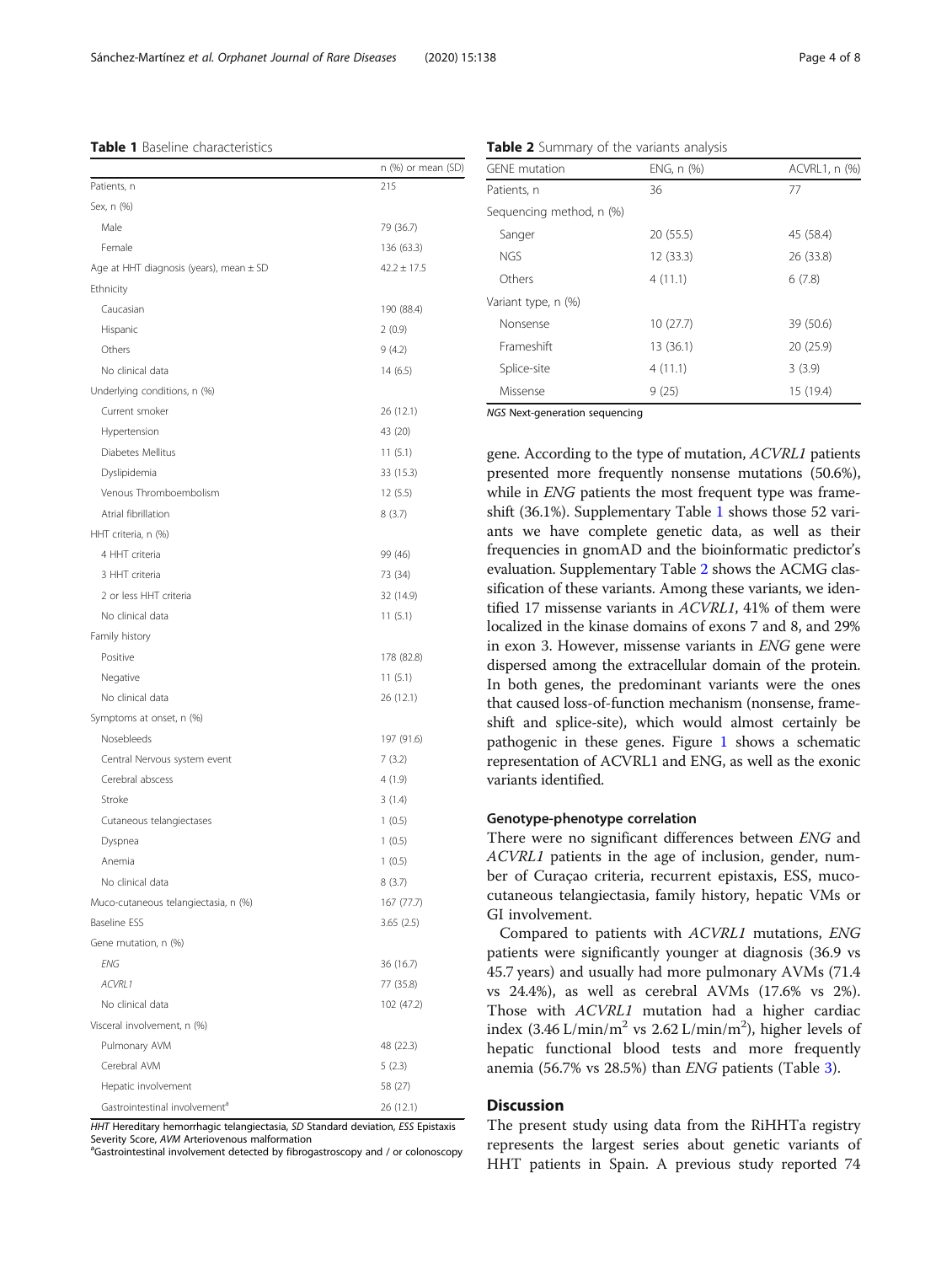n (Pro23Leufe\*2)

p.(1102000)<br>p.(Cys46Arg)<br>p.(Cys46Tyr)

<span id="page-4-0"></span>ACVRL1





clinically diagnosed Spanish patients, most of them with ACVRL1 variants [[27](#page-7-0)]. In our cohort, 77 out of 113 (68.1%) patients also had variants in the ACVRL1 gene. This finding is in agreement with previous data from other Mediterranean countries but different to Northern Europe or North America, where pathogenetic variants in ENG are more frequent than in ACVRL1 [\[28](#page-7-0), [29](#page-7-0)].

We have observed that patients with ENG gene variants were diagnosed at a younger age. This finding could be influenced because oral and nasal mucosal telangiectases are present earlier in life in patients with HHT1 than with HHT2, so epistaxis also start earlier in these patients [\[30\]](#page-7-0). According to previous studies, we have observed a higher prevalence of pulmonary AVMs and cerebral VMs in patients with ENG mutations than in those with ACVRL1 mutations (5–29%) [[20](#page-7-0), [23,](#page-7-0) [27,](#page-7-0) [31](#page-7-0)]. Hepatic involvement has been described more commonly among ACVRL1 patients, with a wide range of prevalence from 8 to 78% [[29,](#page-7-0) [30,](#page-7-0) [32,](#page-7-0) [33](#page-7-0)]. In our series, though vascular hepatic involvement was more frequent in ACVRL1 patients, no statistically significant differences were detected between ENG and ACVRL1 patients, probably because different screening methods were used by RiHHTa investigators. However, patients with ACVRL1 mutation had a higher CI and levels of hepatic functional blood tests than ENG patients, suggesting a more severe hepatic involvement in patients with *ACVRL1* mutations. In fact, in two studies including patients with genotype data available, those who developed symptomatic liver disease had ACVRL1 mutation [[15](#page-7-0), [34\]](#page-7-0).

In our study, there were no statistically significant differences in the presence of GI telangiectasia between ENG and ACVRL1 patients. Canzonieri et al. and van Tuyl et al. systemically studied the extent of GI involvement with gastroscopy, video capsule endoscopy, and colonoscopy in 22 and 35 HHT patients, respectively, and found a higher prevalence of telangiectasia in patients with *ENG* mutation  $[8, 35, 36]$  $[8, 35, 36]$  $[8, 35, 36]$  $[8, 35, 36]$  $[8, 35, 36]$  $[8, 35, 36]$  $[8, 35, 36]$ . In a recent study, Mora-Luján et al. reported that age, tobacco use, ENG mutation, and hemoglobin levels were associated with GI involvement in HHT comparing 67 patients with GI disease and 28 with negative GI study [[37\]](#page-7-0). However, Berg et al., Sabbà et al. and Letteboer et al. assessing genotype-phenotype relationship in HHT patients, reported a similar incidence of GI telangiectasia in HHT1 and HHT2 patients [\[38](#page-7-0)–[40](#page-7-0)].

Similar to previous studies, the most frequent type of pathogenic variants we have identified in both ENG and ACVRL1 genes were those predicted to cause a loss-offunction (nonsense, frameshift and splice-site) [[19](#page-7-0), [24](#page-7-0)]. Missense variants in ACVRL1 gene were predominantly localized in the kinase domains of exons 7 and 8, while missense variants in ENG gene were dispersed in the extracellular domain of the protein [\[27\]](#page-7-0). In a study conducted by Sabbà et al., the correlation between phenotype and variant type was analysed in a cohort of 77 HHT2 patients. ACVRL1 patients were divided into three subgroups according to the type mutation: truncating mutations (20 patients), missense mutations (47 patients) and the c.626- 3C > G splicing mutation (10 patients). Patients with c.626-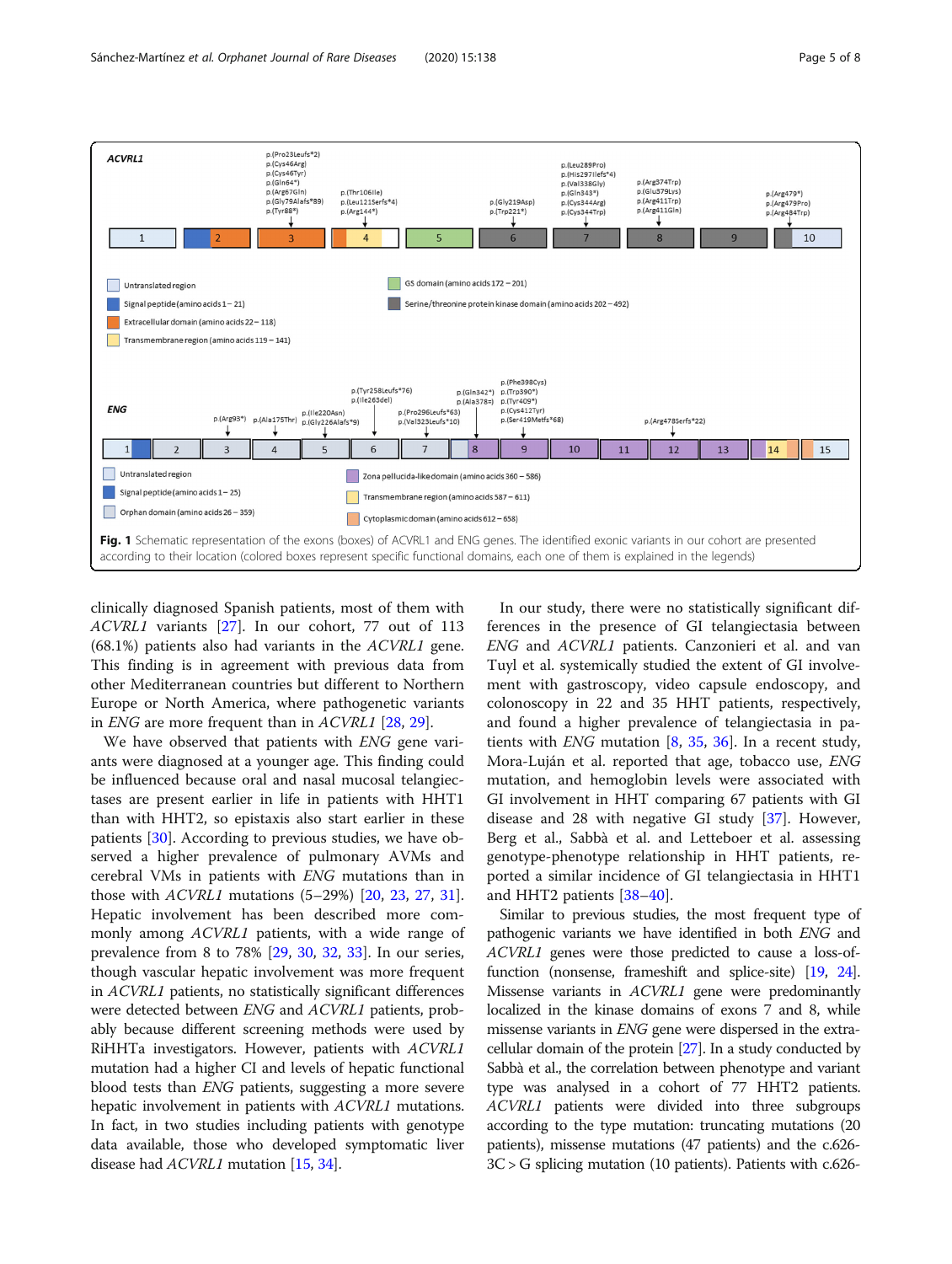| patients                                                |                 |                 |                 |
|---------------------------------------------------------|-----------------|-----------------|-----------------|
| <b>GENE Mutation</b>                                    | ENG             | ACVRL1          | <i>p</i> -value |
| Patients, n                                             | 36              | 77              |                 |
| Sex, n (%)                                              |                 |                 |                 |
| Male                                                    | 13 (36)         | 23 (29.9)       | 0.507           |
| Female                                                  | 23 (64)         | 54 (70.1)       |                 |
| Age at diagnosis (years),<br>$mean \pm SD$              | $36.9 \pm 17.9$ | $45.7 \pm 16.8$ | 0.036           |
| Ethnicity, n (%)                                        |                 |                 |                 |
| Caucasian                                               | 36 (100)        | 67 (87)         | 0.218           |
| Hispanic                                                | 0(0)            | 5(6.5)          |                 |
| Others/unknown                                          | 0(0)            | 5(6.5)          |                 |
| Hypertension, n (%)                                     | 8(22.2)         | 23 (29.9)       | 0.133           |
| Diabetes Mellitus, n (%)                                | 1(2.7)          | 9(11.7)         | 0.146           |
| Dyslipidaemia, n (%)                                    | 7 (19.4)        | 22 (28.5)       | 0.561           |
| Venous Thromboembolism,<br>$n\frac{9}{6}$               | 4 (11.1)        | 4(5.2)          | 0.269           |
| Atrial fibrillation, n (%)                              | 2(5.5)          | 6(7.8)          | 0.588           |
| HHT criteria, n (%)                                     |                 |                 | 0.130           |
| 4 HHT criteria                                          | 23 (63.8)       | 38 (49.3)       |                 |
| 3 HHT criteria                                          | 9(25)           | 27 (35.1)       |                 |
| 2 or less HHT criteria                                  | 4(11.1)         | 12 (15.6)       |                 |
| Family history, n (%)                                   |                 |                 |                 |
| Positive                                                | 34 (94.4)       | 73 (94.8)       | 0.626           |
| Negative                                                | 1(2.7)          | 2(2.6)          |                 |
| Unknown                                                 | 1(2.7)          | 2(2.6)          |                 |
| Symptoms at onset, n (%)                                |                 |                 | 0.461           |
| Nosebleeds                                              | 32 (88.9)       | 65 (84.4)       |                 |
| Cerebral abscess                                        | 1(2.7)          | 0(0)            |                 |
| Others                                                  | 2(5.5)          | 5(6.5)          |                 |
| No clinical data                                        | 1(2.7)          | 9(11.7)         |                 |
| Muco-cutaneous<br>telangiectasia, n (%)                 | 29 (80.5)       | 62 (80.5)       | 0.645           |
| Cerebral abscess, n (%)                                 | 2(5.5)          | 0(0)            | 0.132           |
| ESS basal, mean $\pm$ SD                                | $3.45 \pm 2.5$  | $3.51 \pm 2.3$  | 0.94            |
| Anemia, n (%)                                           | 10(27.7)        | 38 (49.3)       | 0.026           |
| Cardiac index (L/min/m <sup>2</sup> ),<br>mean $\pm$ SD | $2.62 \pm 0.7$  | $3.46 \pm 0.79$ | 0.021           |
| Contrast TTE (R-L shunt grade),<br>n (%)                |                 |                 | < 0.005         |
| 0                                                       | 2(5.5)          | 28 (36.4)       |                 |
| 1                                                       | 12 (33.3)       | 17(22.1)        |                 |
| 2                                                       | 10 (27.7)       | 4(5.2)          |                 |

3 4 (11.1) 3 (3.9) 4 1 (2.7) 0 (0) Unknown 1 (2.7) 1 (1.3)

Pulmonary AVM, n (%) 20 (55.5) 11 (14.3) < 0.005

Table 3 Genotype-phenotype correlation in ENG and ACVRL1 patients (Continued)

| <b>GENE Mutation</b>                         | ENG             | ACVRL1          | p-value |
|----------------------------------------------|-----------------|-----------------|---------|
| Cerebral AVM, n (%)                          | 3(8.3)          | 1(1.3)          | < 0.005 |
| Hepatic involvement, n (%)                   | 9(25)           | 33 (42.8)       | 0.075   |
| AV shunt                                     | 2(5.5)          | 15 (19.4)       | 0.128   |
| PV shunt                                     | 3(8.3)          | 2(2.6)          | 0.078   |
| AP shunt                                     | 1(2.7)          | 9(11.7)         | 0.385   |
| <b>FNH</b>                                   | 0(0)            | 2(2.6)          | 1       |
| <b>NRH</b>                                   | 0(0)            | 1(1.3)          | 1       |
| Telangiectasia                               | 4(11.1)         | 20 (25.9)       | 0.413   |
| Liver function test (IU/L),<br>mean $\pm$ SD |                 |                 |         |
| Aspartate aminotransferase                   | $11.2 \pm 10.4$ | $19.7 \pm 11.6$ | 0.004   |
| Alanine transaminase                         | $11.5 \pm 11.3$ | $19.4 \pm 12.5$ | 0.010   |
| Gamma-glutamyl transferase                   | $11.2 \pm 12.8$ | $43.4 \pm 71.3$ | 0.004   |
| Alkaline phosphatase                         | $35.4 \pm 37.1$ | $68.5 \pm 69$   | 0.026   |
| Bilirubin                                    | $5.61 \pm 8.7$  | $5.19 \pm 19.7$ | 0.92    |
| Pancreatic involvement,<br>n (%)             | 0(0)            | 6(7.8)          | 0.302   |
| Gastrointestinal<br>involvement, n (%)       |                 |                 |         |
| Gastroscopy                                  | 8(22.2)         | 9(11.7)         | 0.603   |
| Colonoscopy                                  | 3(8.3)          | 3(3.9)          | 0.622   |

AV Arteriovenous (from hepatic artery to hepatic vein), PV Portovenous shunt (from portal vein to hepatic vein), AP Arterioportal (from hepatic artery to portal vein). NRH Nodular regenerative hyperplasia, FNH Focal nodular hyperplasia, SD Standard deviation, R-L Right-left shunt

 $3C > G$  mutation had a higher prevalence of pulmonary AVMs than the other two subgroups [[29](#page-7-0)]. This data could be of interest for the evaluation of variants of uncertain significance and for defining useful prediction criteria based on the type of mutation. Genetic study, including the description of new pathogenic variants, usually avoid unnecessary complementary tests, especially in patients with no family history or those who meet less than 3 Curaçao criteria, as young patients  $[4, 5, 7, 33]$  $[4, 5, 7, 33]$  $[4, 5, 7, 33]$  $[4, 5, 7, 33]$  $[4, 5, 7, 33]$  $[4, 5, 7, 33]$  $[4, 5, 7, 33]$ . In fact, genetic study has been found preferable to the clinical Curaçao criteria among patients between 0 and 21 years [[41](#page-7-0)].

Our study has some limitations and strengths that should be mentioned. First, it is an observational study from RiHHTa database. Thus, some non-measured variables could lead to a possible bias. Second, genetic and screening tests varied with local practice. Third, a variety of clinicians entered data into the registry, which may lend itself to potential inaccuracies in the data being reported. However the information obtained through RiHHTa registry is valuable and allows thorough understanding the natural history of HHT. Moreover, patients in the RiHHTa registry were from different centers in Spain, which can better reflect epidemiology data of the disease in this country.

<span id="page-5-0"></span>Table 3 Genotype-phenotype correlation in ENG and ACVRL1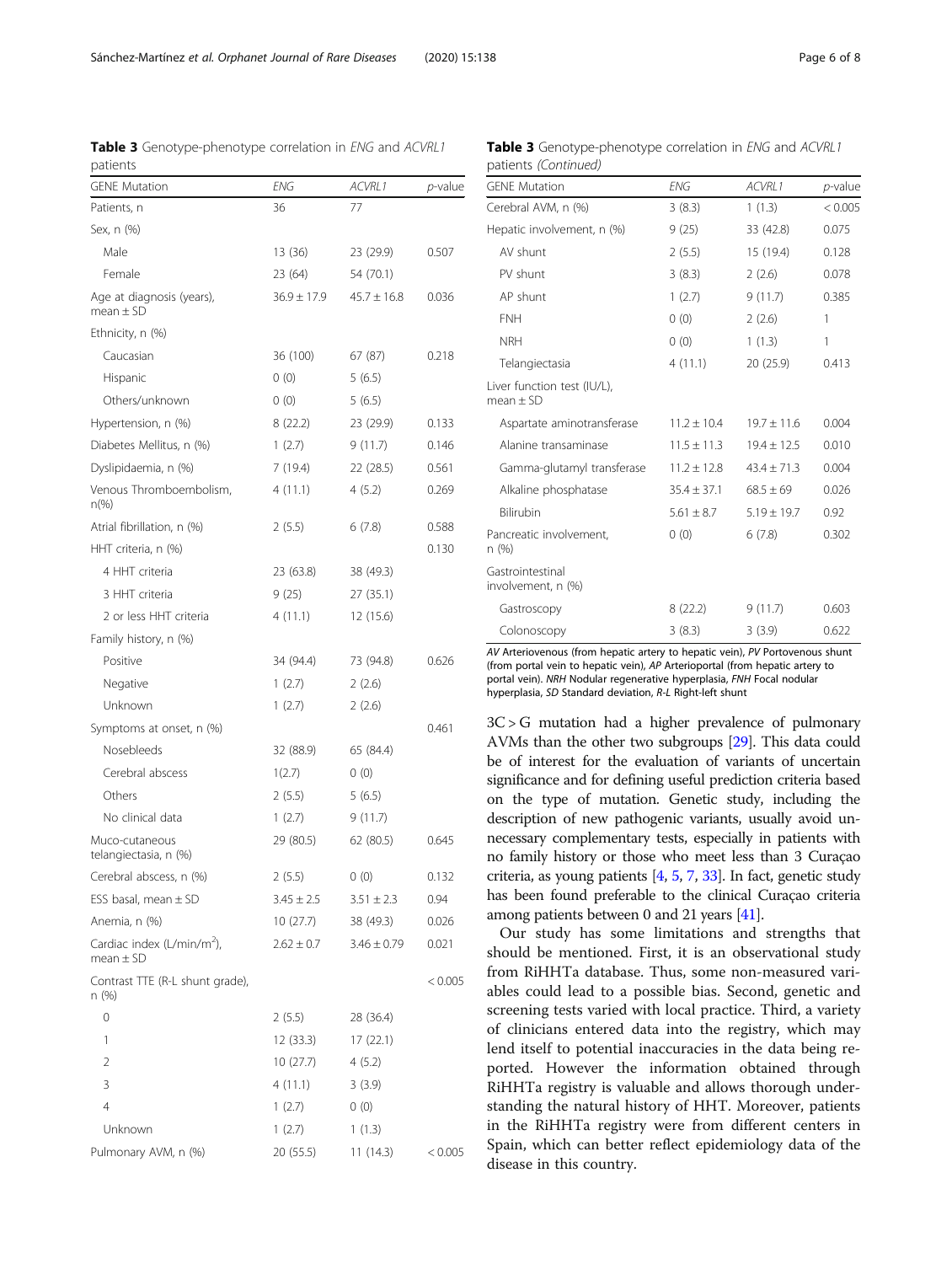## <span id="page-6-0"></span>Conclusions

In conclusion, ACVRL1 variants are most frequent than ENG variants in Spain. A description of these identified genetic variants and their clinical significance is provided. Patients with ACVRL1 variants developed symptomatic liver disease and anemia more usually than ENG patients. Compared to ACVRL1, those with ENG variants were younger at diagnosis and show pulmonary and cerebral AVMs more frequently. The RiHHTa registry can contribute to improve knowledge and management of HHT patients.

#### Supplementary information

Supplementary information accompanies this paper at [https://doi.org/10.](https://doi.org/10.1186/s13023-020-01422-8) [1186/s13023-020-01422-8](https://doi.org/10.1186/s13023-020-01422-8).

Additional file 1: Table S1. Identified genetic variants in ACVRL1 and ENG genes. Table S2. Clinical significance of the identified variants according to ACMG criteria.

#### Abbreviations

ACVRL1: Activin A receptor type II-like 1; AVMs: Arteriovenous malformations; CNS: Central nervous system; CT: Computed tomography; ENG: Endoglin; ESS: Epistaxis severity score; GI: Gastrointestinal; HHT: Hereditary hemorrhagic telangiectasia; MLPA: Multiplex ligation-dependent probe amplification; MRI: Magnetic resonance imaging; R-L: Right-left; SD: Standard deviations; TTE: Transthoracic echocardiography; VMs: Vascular malformations

#### Acknowledgements

We express our gratitude to Health in Code (A Coruña, Spain) for supporting this Registry. We also thank the patients enrolled in RiHHTa registry. Coordinator of the RiHHTa Registry: Riera-Mestre A.

#### Members of the RiHHTa Registry of the Rare Diseases Working Group from the Spanish Society of Internal Medicine:

Alonso-Cotoner C, Añón S, Beneyto M, MM Bermejo-Olano, Cerdà P, Cruellas F, De Los Santos A, Díez L, Fernández A, García-Morillo JS, Gil R, Gómez-Cerezo JF, Gómez del Olmo V, González-García A,Iriarte A, Iglesias P, Juyol MC, López-Osle N, López M, López-Wolf D, Mora-Luján JM, Moreno M, Ojeda A, Patier JL, Pérez de León JA, Perez ML, Riera-Mestre A, Rivera S, Rodríguez S, Sánchez-Martínez R, Torralba MA, Zarrabeitia R.

#### Authors' contributions

RSM, AI and ARM conceptualized and designed the study; all authors acquired the data; RSM, AI, JSM and ARM analysed the data and interpreted the findings; AI and ARM performed statistical analysis; JSM reviewed genetic data; all authors contributed to the draft of the manuscript, read and approved the final version of the manuscript.

#### Funding

No funding was provided for this study.

#### Availability of data and materials

The datasets used and/or analysed during the current study are available from the corresponding author on reasonable request.

#### Ethics approval and consent to participate

The study was approved by the Clinical Research Ethics Committee of the Hospital Universitari de Bellvitge (Barcelona, Spain; ethic approval number PR241/16).

#### Consent for publication

This manuscript does not contain any individual person's data in any form. Each patient was identified by a unique alphanumeric identification code and all data were made anonymous and analysed as aggregates.

#### Competing interests

The authors declare that they have no conflict of interest.

#### Author details

<sup>1</sup>Internal Medicine Department, Hospital General Universitario de Alicante -ISABIAL, Alicante, Spain. <sup>2</sup>Rare Diseases Working Group, Spanish Society of Internal Medicine, Madrid, Spain. <sup>3</sup>Hereditary Hemorrhagic Telangiectasia Unit, Internal Medicine Department, Hospital Universitari de Bellvitge – IDIBELL, Feixa Llarga s/n. 08907 L'Hospitalet de Llobregat, Barcelona, Spain. <sup>4</sup> Department of Internal Medicine, Systemic and Orphan Diseases Unit, University Hospital Ramón y Cajal, University of Alcalá, IRYCIS, Madrid, Spain. 5 Internal Medicine Department, Hospital Universitario Fundación Alcorcón, Madrid, Spain. <sup>6</sup>Internal Medicine Department, Hospital Insular Universitario de Gran Canaria, Gran Canaria, Spain. <sup>7</sup>Internal Medicine Department, Hospital Clínico Universitario Lozano Blesa, Zaragoza, Spain. <sup>8</sup>Internal Medicine Department, Hospital Universitario Miguel Servet, Zaragoza, Spain. <sup>9</sup>Internal Medicine Department, Hospital La Fe, Valencia, Spain. <sup>10</sup>Internal Medicine Department, Hospital Arnau de Vilanova, Valencia, Spain. 11Health in Code, A Coruña, Spain. <sup>12</sup>Clinical Genetics Program, Hospital Universitari de Bellvitge – IDIBELL, Barcelona, Spain. 13Genetics Department, Universitat Autònoma de Barcelona, Barcelona, Spain. 14Faculty of Medicine and Health Sciences, Universitat de Barcelona, Barcelona, Spain.

#### Received: 19 February 2020 Accepted: 27 May 2020 Published online: 05 June 2020

#### References

- 1. The portal for rare diseases and orphan drugs. Available online: [https://](https://www.orpha.net/consor/cgi-bin/index.php) [www.orpha.net/consor/cgi-bin/index.php.](https://www.orpha.net/consor/cgi-bin/index.php) Accessed 23 Nov 2019.
- 2. Kjeldsen AD, Vase P, Green A. Hereditary hemorrhagic telangiectasia (HHT): a population-based study of prevalence and mortality in Danish HHT patients. J Intern Med. 1999;245:31–9.
- 3. Donaldson JW, McKeever TM, Hall IP, Hubbard RB, Fogarty AW. The UK prevalence of hereditary haemorrhagic telangiectasia and its association with sex, socioeconomic status and region of residence: a population-based study. Thorax. 2014;69:161–7.
- 4. Shovlin CL, Buscarini E, Kjeldsen AD, Mager HJ, Sabba C, Droege F, et al. European reference network for rare vascular diseases (VASCERN) outcome measures for hereditary Haemorrhagic telangiectasia (HHT). Orphanet J Rare Dis. 2018;13:136.
- McDonald J, Wooderchak-Donahue W, VanSant WC, Whitehead K, Stevenson DA, Bayrak-Toydemir P. Hereditary hemorrhagic telangiectasia: genetics and molecular diagnostics in a new era. Front Genet. 2015;6:1.
- 6. Prigoda NL, Savas S, Abdalla SA, Piovesan B, Rushlow D, Vandezande K, et al. Hereditary haemorrhagic telangiectasia: mutation detection, test sensitivity and novel mutations. J Med Genet. 2006;43:722–8.
- 7. Faughnan ME, Palda VA, Garcia-Tsao G, Geisthoff UW, McDonald J, Proctor DD, et al. HHT Foundation International - Guidelines Working Group International guidelines for the diagnosis and management of hereditary haemorrhagic telangiectasia. J Med Genet. 2011;48:73–87.
- 8. Gallione CJ, Repetto GM, Legius E, Rustgi AK, Schelley SL, Tejpar S, et al. A combined syndrome of juvenile polyposis and hereditary haemorrhagic telangiectasia associated with mutations in MADH4 (SMAD4). Lancet. 2004; 363:852–9.
- 9. Tillet E, Bailly S. Emerging roles of BMP9 and BMP10 in hereditary hemorrhagic telangiectasia. Front Genet. 2015;5:456.
- 10. Alsina-Sanchís E, García-Ibáñez Y, Figueiredo AM, Riera-Domingo C, Figueras A, Matias-Guiu X, et al. ALK1 loss results in vascular hyperplasia in mice and humans through PI3K activation. Arterioscler Thromb Vasc Biol. 2018;38: 1216–29.
- 11. Iriarte A, Figueras A, Cerdà P, Mora JM, Jucglà A, Penín R, et al. PI3K (Phosphatidylinositol 3-Kinase) Activation and Endothelial Cell Proliferation in Patients with Hemorrhagic Hereditary Telangiectasia Type 1. Cells. 2019; 8(9):971.
- 12. Shovlin CL, Guttmacher AE, Buscarini E, Faughnan ME, Hyland RH, Westermann CJ, et al. Diagnostic criteria for hereditary hemorrhagic telangiectasia (Rendu- Osler-weber syndrome). Am J Med Genet. 2000; 91:66–7.
- 13. Braverman IM, Keh A, Jacobson BS. Ultrastructure and three-dimensional organization of the telangiectases of hereditary hemorrhagic telangiectasia. J Invest Dermatol. 1990;95:422–7.